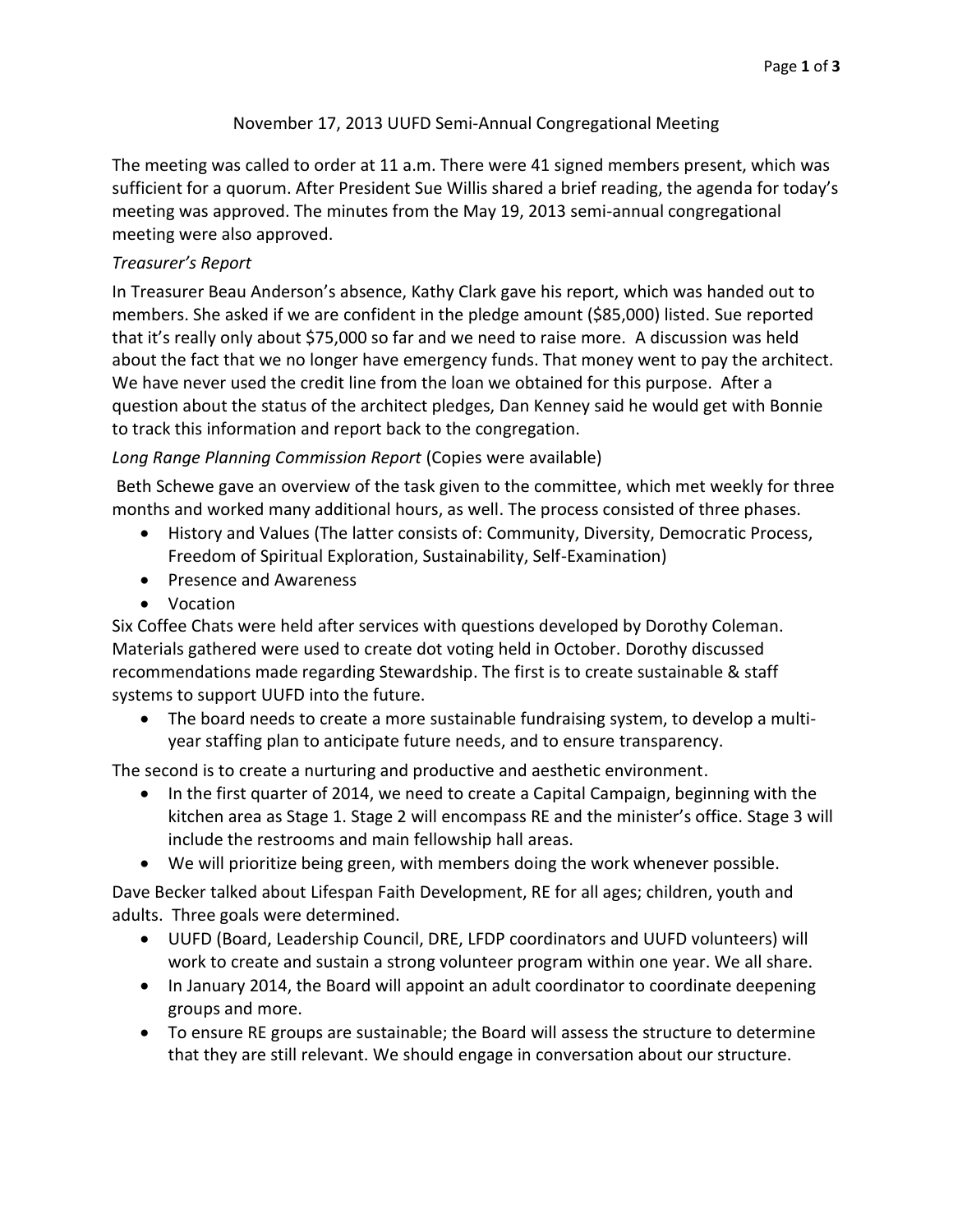Carey Boehmer spoke about goals for Congregational Support and Development.

- Foster connection by organizing and maintaining a Circle Dinner program
- Promoting and supporting fun nights, retreats and more that strengthen interactions

Jenny S. gave the aspirations of Social Justice and Outreach.

- Volunteerism- The Board will establish a part-time paid volunteer coordinator and request that all members fill out a time and talent form.
- Outreach, which has these goals for improving visibility: UUFD branding, advertising or direct mail campaign, radios spots.

Tom S. spoke about Worship and the Arts goals.

- The Leadership Council will hold 1-3 multicultural events with community partners
- Annual choir festivals and other musical events and capital campaign for the new piano
- Annual UUFD Open House worship service
- Worship Associate feedback and utilizing UUA and MA Region resources

Accolades go to the Long Range Planning Committee for their enormous amount of work in a short time. The Board already voted to accept the committee recommendations. They may not be able to do all of them (right away, anyway).

A motion was proposed to establish a Capital Campaign for the next phases of the building renovation as funds allow. The proposal passed.

A motion was proposed to establish a Capital Campaign for a new piano, with a price from five to twenty-five thousand dollars. It will be in the used category and probably around fifteen thousand. The motion passed.

Kathy Clark resigned as At-Large Board Member and we need to replace her. Frank O'Barski was nominated to fill out Kathy Clark's one and a half year term. After a brief discussion, nominations were closed. Frank was elected*.*

*Nominating Committee:*

Dan Kenney discussed the *Nominating Committee*. Susan Dorbeck, Beth Schewe and Bill Lamb have been asked and have agreed to serve. These three potential members were confirmed by the congregation.

*Remarks from the President:*

Sue is still concerned about finances. We're short of where the pledges should be. We could do much if we have the resources. We have done much so far. We're hopeful for fund-raising. We ARE UUFD.

# *DRE Report:*

Dave Becker sent around sign-up sheets for volunteering. He spoke about upcoming community tree-trimming at Brookfield Zoo, RE potlucks, and opportunities to assist with the children's RE program. We have lots of resources available for volunteers to use. Dave announced his resignation from RE Director, due to an opportunity available which will tie in with his doctoral work. He will be here until January. We are looking for a replacement and Dave will help the new director. He thanked everyone who's assisted him with the work he's done.